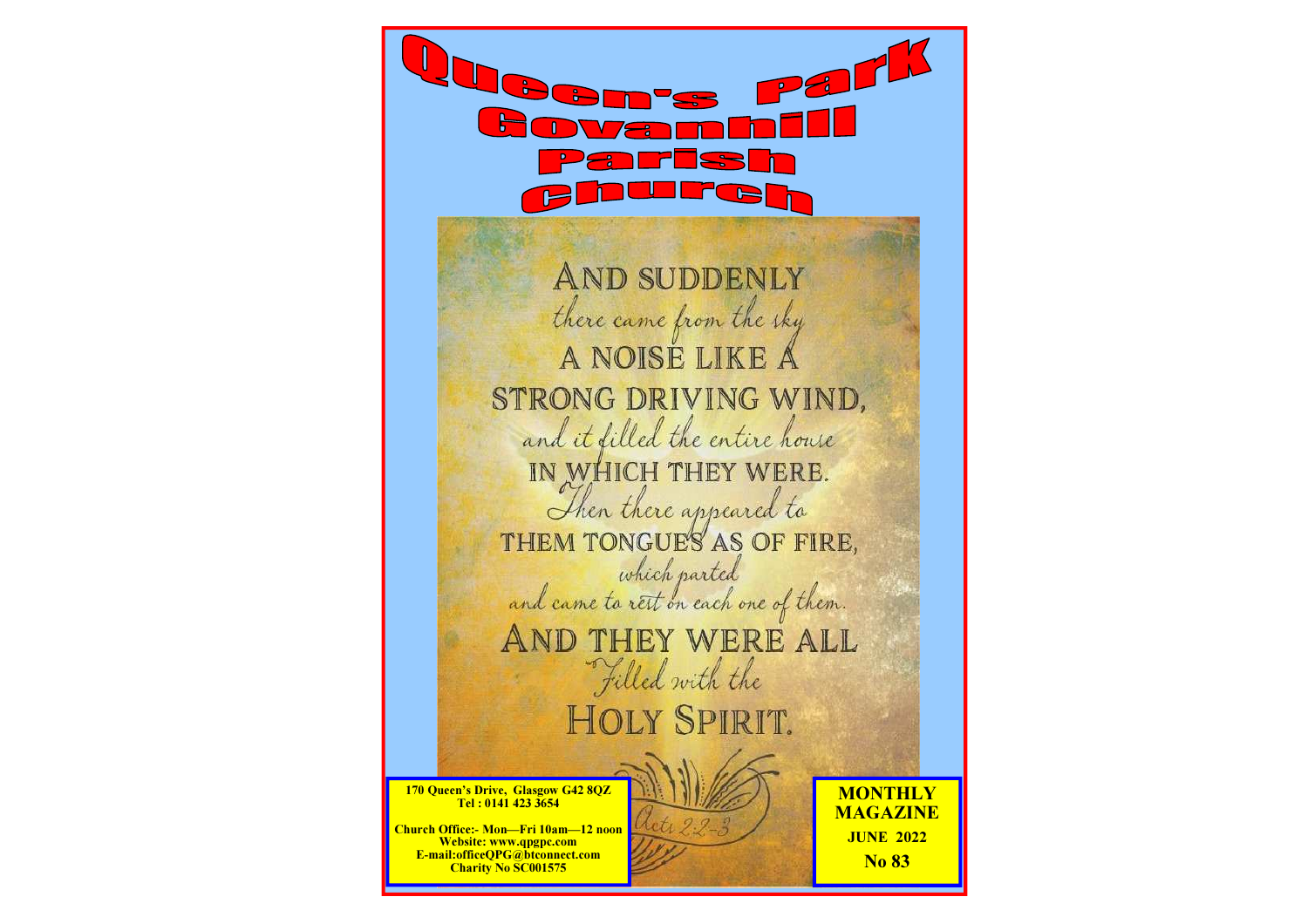# **PENTECOST**

2.

Eyes closed, Peter prayed Our Father, who art in heaven Hallowed by Thy name, Thy kingdom come, Thy will be done -

Wind as strong as a storm on the sea Blew all around him. He opened his eyes and knew The moment was here! Together they stood side by side As the tongue of the Spirit rested on them.

Joy and love, Wisdom and knowledge And courage filled them completely, Overflowing and inspiring. No longer restrained Their faith broke free Spilling into the streets.

With a loud voice Peter declared, God has poured out His Spirit. Believe, receive, rejoice, For you will be saved.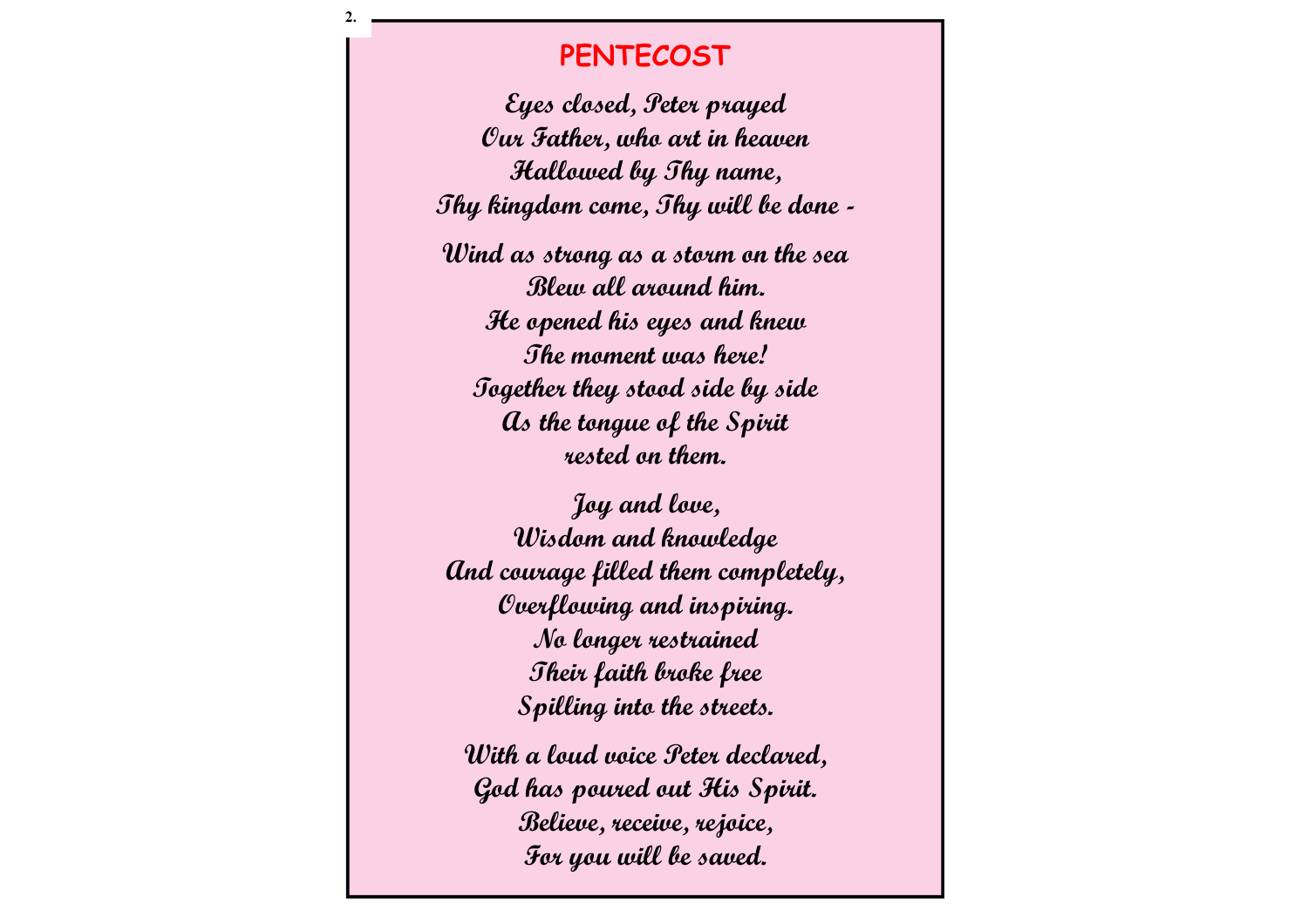#### From our Interim Moderator

#### Dear friends,

Although I am no longer your Interim Minister, I remain your Interim **Moderator**, and for as long that is the case, I will be keeping in touch through the Magazine.

In particular, I hope to be able to help to keep you informed with regard to the current process of Presbytery Mission Planning which is ongoing. You will already have heard me refer to this over past months, but allow me to briefly remind you of the current situation. Indeed, on the very day I am writing this, the General Assembly of the Church of Scotland is once again discussing and debating the radical implications of the process that it began last year at this time.

In short, (and in common with most other main denominations) there is a crisis facing the Church of Scotland; a crisis of reducing membership, of insufficient finance, and of too few Ministers. Alongside this it is recognised that there are too many buildings, a number of which are not well suited for contemporary needs, some of which are in poor repair, and several of which are not in the right place to be of effective use in the future mission of the Church.

Consequently, for this past year, every Presbytery of the Church of Scotland has been undertaking two very difficult and far-reaching parallel processes. One of these is a

review of all the church buildings to assess their suitability for the future mission of the church. The outcome of that review will be made known in due course.



The other process is the formulation of a Presbytery Mission Plan which looks forward to how congregations might engage in God's mission to our parishes in the future, but within the constraints of the diminishing resources we have available. Most significantly, there is about to be a very marked reduction in the number of Ministry posts, and in our Presbytery that reduction will be approximately 50%. In other words, there will be half the current number of Ministry posts available in the future compared to the present.

This is clearly going to have a major impact on all congregations, Queen's Park Govanhill amongst them.

To take forward the creation of a Presbytery Mission Plan, congregations in Glasgow have gathered into 'clusters' to work together to develop a mission plan for their area and to work out what the pattern of deployment of the smaller number of Ministers should be in order to help congregations carry through this plan.

The cluster of which Queen's Park Govanhill is a part also includes Clincarthill, Cathcart Old, and Cathcart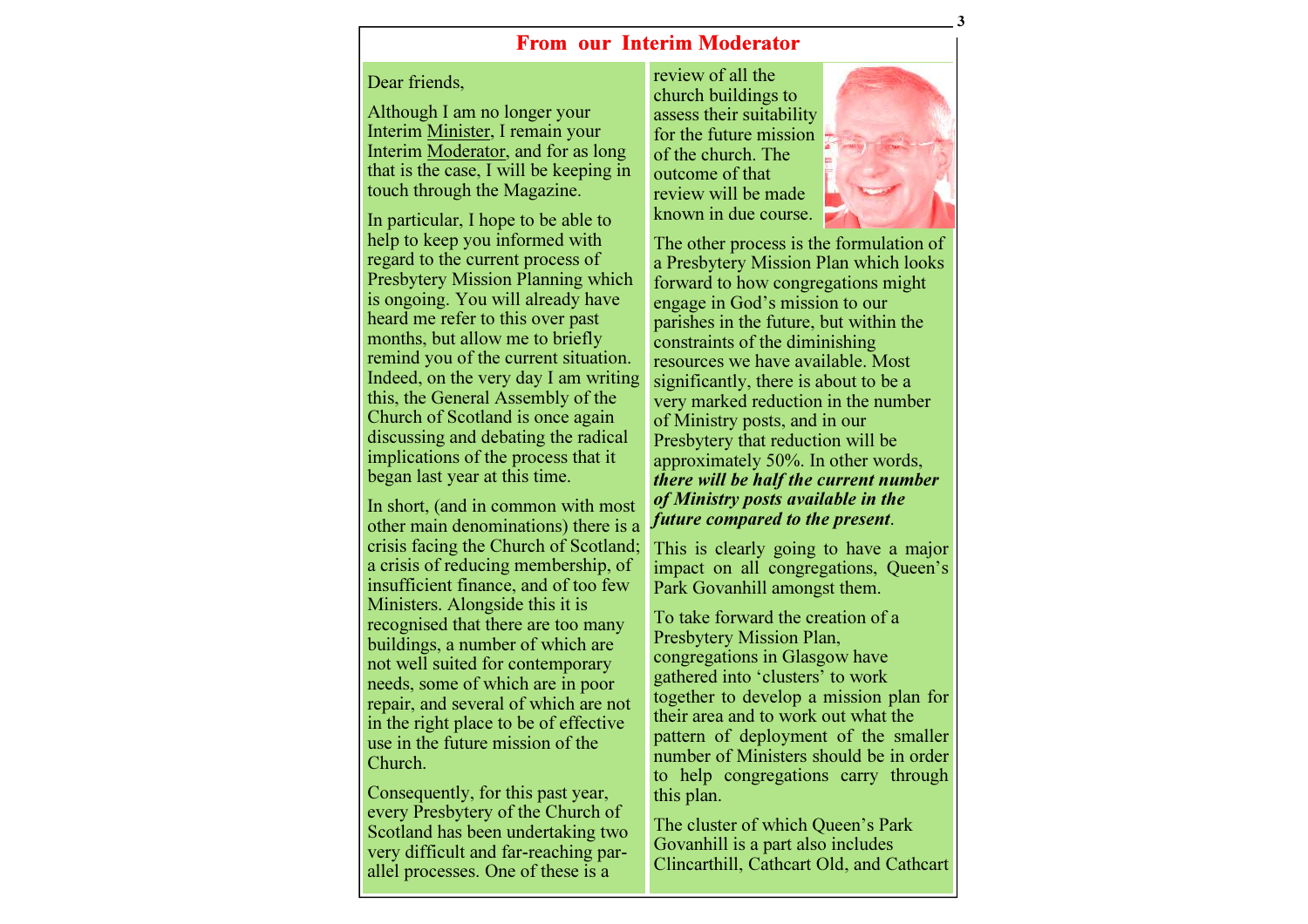| 4 |                                                                                                                                                                                                                                                                                                                                                                                                                                                                                                                                                                                                                                                                                                                                                                                                                             |                                                                                                                                                                                                                                                                                                                                                                                                                                                                                                                                                                                                                                                                                              |
|---|-----------------------------------------------------------------------------------------------------------------------------------------------------------------------------------------------------------------------------------------------------------------------------------------------------------------------------------------------------------------------------------------------------------------------------------------------------------------------------------------------------------------------------------------------------------------------------------------------------------------------------------------------------------------------------------------------------------------------------------------------------------------------------------------------------------------------------|----------------------------------------------------------------------------------------------------------------------------------------------------------------------------------------------------------------------------------------------------------------------------------------------------------------------------------------------------------------------------------------------------------------------------------------------------------------------------------------------------------------------------------------------------------------------------------------------------------------------------------------------------------------------------------------------|
|   | Trinity. As well as each Kirk Session<br>discussing these matters, a group<br>consisting of a small number from<br>each of these congregations has been<br>working with a facilitator to help<br>identify the goals and plans for the<br>future, and how these can best be<br>realised with roughly only half the<br>number of Ministry posts.<br>It will be a few months before<br>anything concrete emerges by way of<br>proposals. The final plan will not<br>likely be agreed before the end of the<br>year. However, the very difficult work<br>is underway at the moment, and as it<br>continues no 'vacant' congregation<br>(as this congregation is) will be<br>permitted to search for or call a<br>Minister. It does seem almost<br>inevitable that every congregation in<br>the Presbytery – this one included - | And so, the planning process has been<br>very much based around the 'Five<br>Marks of Mission' about which I<br>wrote a little in the Magazine in<br>November 2021, and which formed<br>part of the discussions at one of the<br>Coffee and Chat mornings and which<br>I have mentioned in Sunday worship.<br>Elsewhere in the magazine there is<br>(once again) something further about<br>these 'Five Marks of Mission', and<br>your Kirk Session has been discussing<br>these and how they might shape our<br>thinking through this ongoing process.<br>I will attempt to keep you up to date<br>with developments.<br>Your friend,<br><b>David Denniston</b><br><b>Interim Moderator</b> |
|   | will need to enter into an arrangement<br>with other local congregations in<br>order to share Ministry posts in some<br>way. But the how and what of this is<br>still being explored, and that is part of<br>the agenda of the current discussions<br>with Clincarthill, Cathcart Old, and<br>Cathcart Trinity.<br>While this is a very difficult process<br>and the decisions to be made will<br>involve considerable pain and<br>sacrifice, it is also a process that is<br>focussed on the future and on the<br>emergence of imaginative and active<br>Mission Plans which will help to<br>shape the future of the church's<br>engagement and involvement with the<br>community around, with the aim of<br>growing the mission of the church                                                                             | <b>Services June and July</b><br><b>5th June</b> Pentecost Service led by<br>Members of Congregation<br>12th June Communion Led by Rev<br><b>Morris Dutch</b><br>19th June Pathfinders all age<br>service led by Congregation<br>26th June Led by Rev Morris Dutch<br>3rd July Led by Rev Morris Dutch<br>10th July Led by Rev Morris Dutch<br>17th July Youth service led by<br>Members of Congregation.<br>24th July Led by Rev Morris Dutch<br>31st July Led by Rev Morris Dutch<br>Beyond July is at present undecided<br>in part because Rev Morris Dutch<br>has an initial 3 month contract<br>ending on 31st July.                                                                    |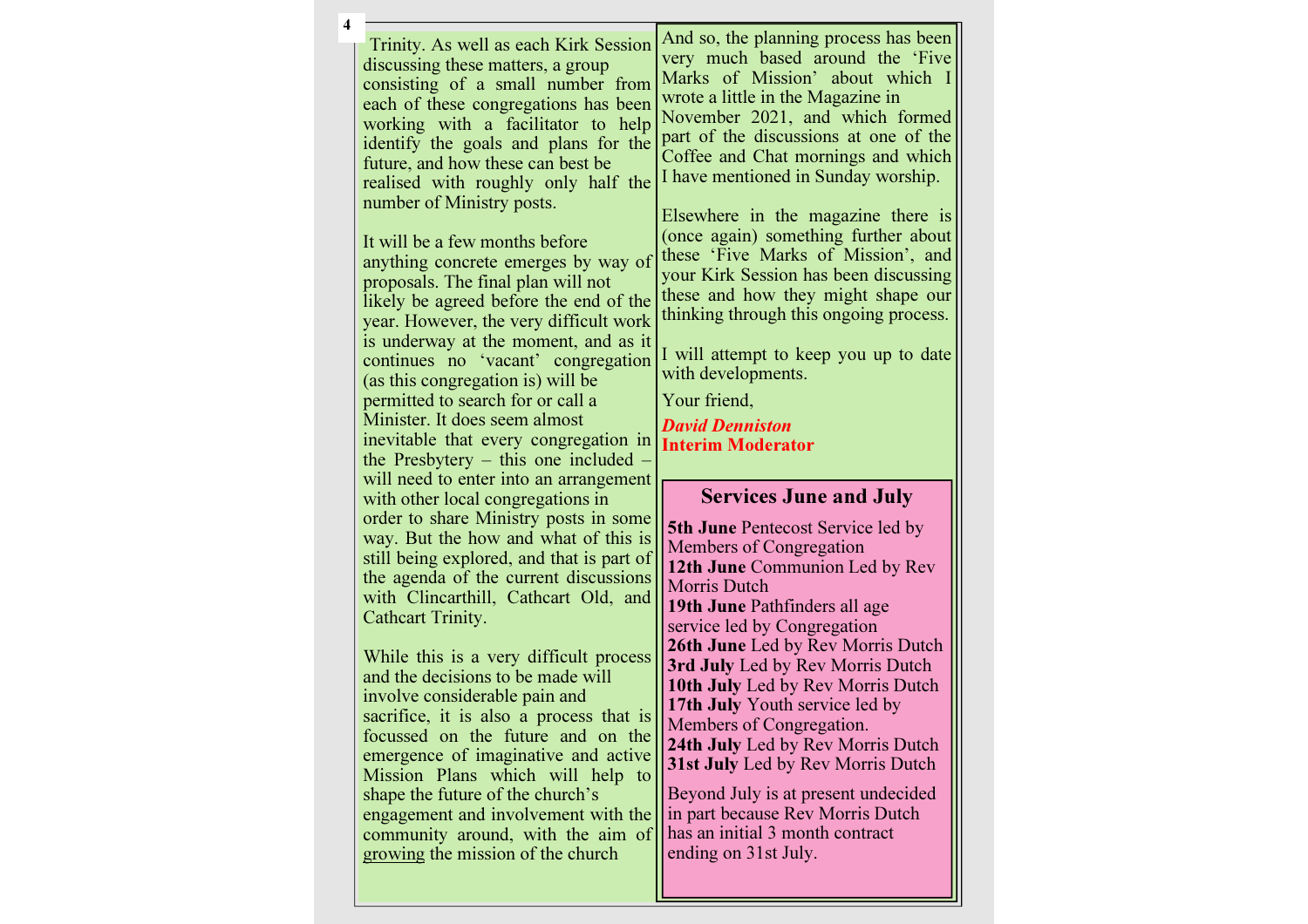#### Hello everyone!

This month I've had the opportunity to connect with, and meet up with those involved with "The Space", a Christian,

 community organisation working from Belleisle Street. It was great to meet one of the workers, Ellie, and hear about the work the organisation does with the Roma community in Govanhill - though they work across the whole community, a lot of the work involves serving this particular group.

I got to see their community shop in action, where they sell donated clothes for low prices, as well as sanitary items, which gives those who come to the shop the dignity of paying for items, as opposed to receiving things for free. I was told how this provided different women connected to The Space the opportunity to develop their literacy and numeracy skills, as well as supporting customers with budgets they're on.

I also heard about how they provide an open and relaxing space with couches, a coffee station and even massage chairs to give service users a form of respite, while they can also use the space for support and help with paperwork, benefits forms, housing applications. I heard heart-breaking stories of the conditions some people were living in, and it was discovered these flats were being rented out illegally by people who didn't even own the

property, and thanks to the work of The Space, people have been helped into legitimate and secure living situations.

I had the chance to share about the great work happening at Queen's Park Govanhill, and we found ways in which the work that is already happening at QPG could be of help to the service users at The Space by referring them down to our groups, such as the foodbank.

As I connect with different organisations in the community, and I share about what's on at QPG, I often hear that people didn't know about what was on/available but are now so glad to be aware so that they can let others know and refer them down to us, which is the wonderful part of working together and networking, that there is never any need for one organisation to be doing everything and we can share the role of working in, for and with the community!

I also had the delight of facilitating our recent prayer breakfast. It was great to be able to use Open Doors resources to pray for our persecuted brothers and sisters in Christ around the world, and use a community map to pray for the churches and the work being done in and around Govanhill. We were joined by members of: Clincarthill, Govanhill Free Church; St Ninian's Episcopal Church; Cathcart Old, and Cathcart Trinity. It was lovely together with others working locally, and those in our cluster, and I'm looking forward to the next prayer breakfast at Clincarthill after the Summer.

At the Lunch Stop we have recently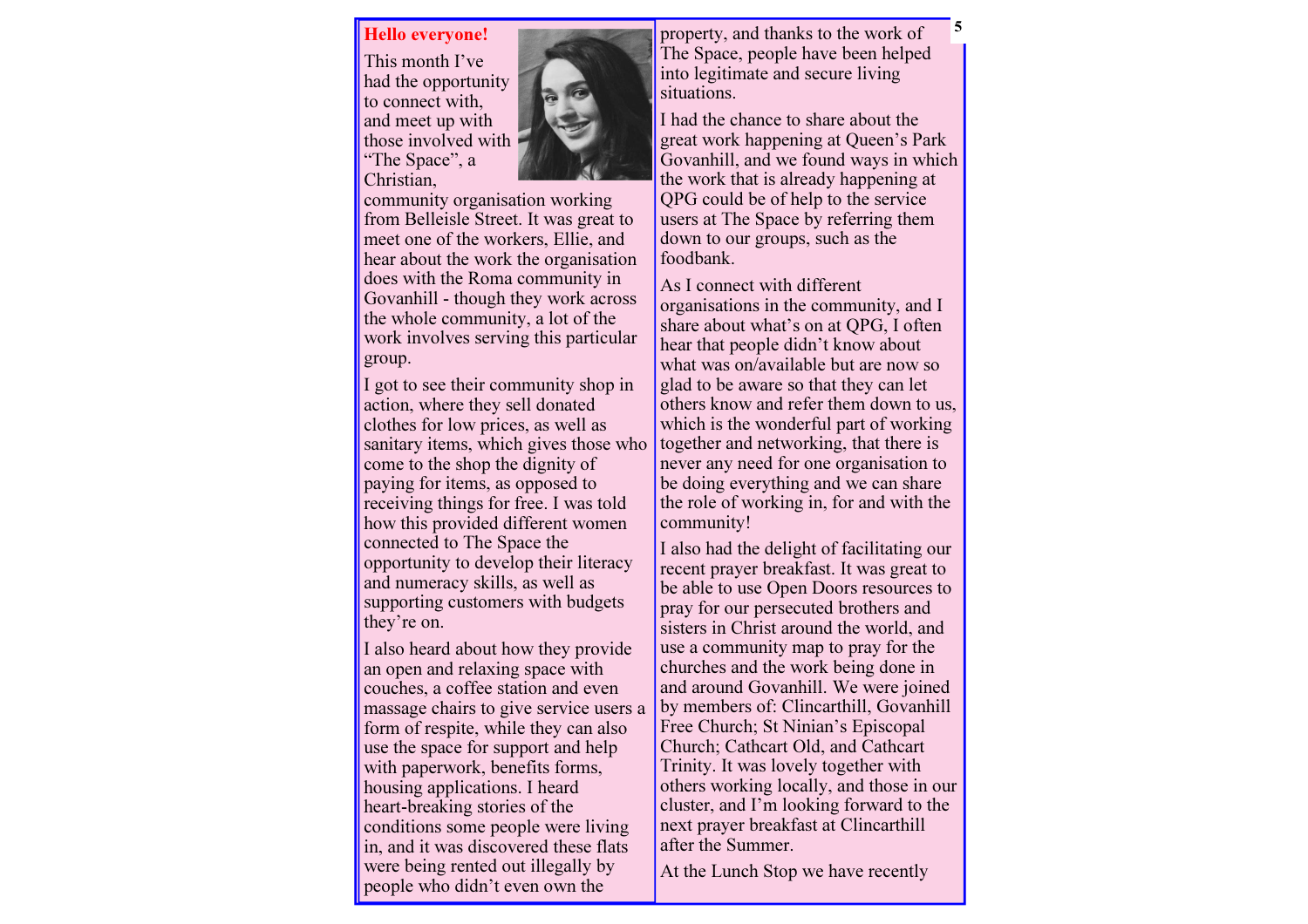| introduced our Chatter and Natter        |                  |
|------------------------------------------|------------------|
| table, and on the first Tuesday of       |                  |
| having it in place, it provided a great  | $\overline{T}$   |
| opportunity for me to talk to some folk  | $\overline{A}$ i |
| for the first time.                      | 14               |
| Chatter and Natter simply provides a     |                  |
| space in a cafe for customers who are    | W                |
| happy to talk to others, to sit together | $\overline{O}$   |
| at a designated table. So, if you're     | nc               |
| looking for an opportunity to get        | B <sub>1</sub>   |
| involved in something that isn't costly  | Tl               |
| in time or energy, and is a good excuse  | aŀ               |
| to get a tasty lunch and meet new        | D۱               |
| people, it would be great to see you at  |                  |
| our Chatter and Natter table!            | $\overline{P}$ r |
| A reminder from the last update of the   |                  |
| very embryonic idea of doing             |                  |
| something in Govanhill park in the       |                  |
| summer - a picnic, games, BBQ,           |                  |
| family day, etc. in order to have the    |                  |
| opportunity to do something              |                  |
| physically in Govanhill as a church. It  |                  |
| would be great to hear from anyone       |                  |
| who would be interested in being         |                  |
| involved in the planning and/or          |                  |
| implementation of such a day - but       |                  |
| there's no pressure or assumption that   |                  |
| those doing the planning, will also be   |                  |
| doing the "doing" - so please get in     |                  |
| touch if that's you!                     | F                |
| As ever, I'm always happy and keen       | b                |
| for a coffee and chat with anyone who    | $\mathbf{a}$     |
| wishes, to talk community work,          | p                |
| church, your hopes, vision, etc! So      | $\overline{O}$   |
| always feel free to email me at:         | li               |
| amcelhiney@churchofscotland.org.uk       | r <sub>(</sub>   |
| to meet up and chat!                     | S(<br>'n         |
|                                          |                  |

## N.B.

**ն**ե

I'm on annual leave from 8th-23rd June, but available either side of those dates!

# PRAYER

**The Lord is faithful in all His ways**  And gracious in all His deeds (Psalm 145)

When you look at the state of the world One says with relief "thank God I am ot God" But as His people we can say Thank you God, You are God and ways there for all mankind. Desmond Tutu (adapted)

ray for

- Ukraine and Russia
- Give thanks for the 20 years of service of Club 170
- May those coming each week be blessed.
- Remember Fiona Kendall, **Mission Partner in Italy guiding**  refugees to a place of peace and safety
- For the meeting of elders from 4 local churches on Sunday  $12^{th}$  June

#### FROM THE EDITOR

For the past 2 years the magazine has been published every month without a break as part of our response to the andemic and associated limitations n our social and congregational lives. Now that most of these restrictions have been removed it eems appropriate to resume the practice of giving the loyal band of regular contributors a well-earned summer break. So the next edition of the magazine will be for September 2022. ML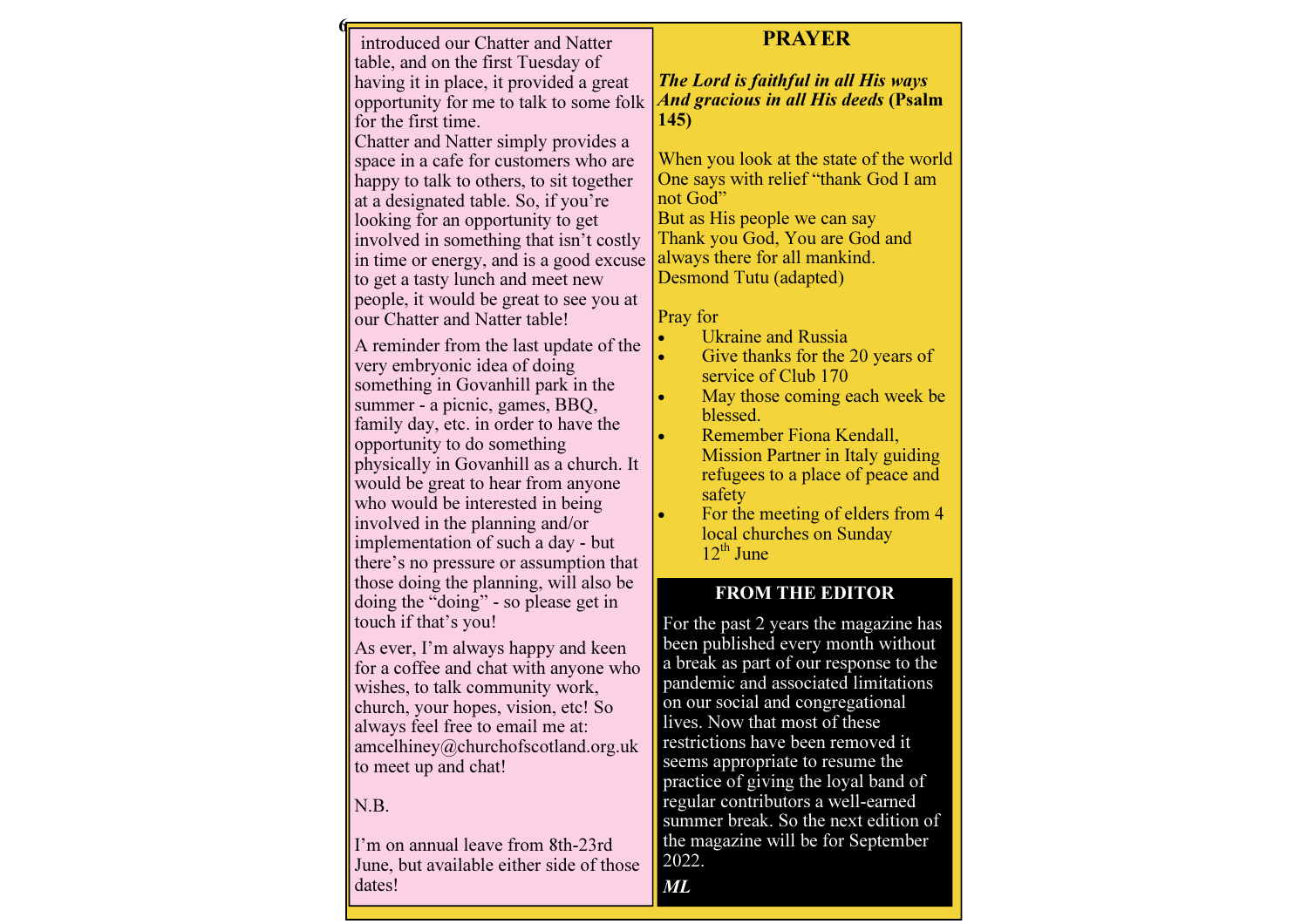# My dear friends,

Surprised by God! Have you ever had this experience? Has it been true for you? It certainly has been for me! This reminds me of the words of an old well known hymn penned by William Cowper (1731- 1800) that begins by saying (in verse 1), 'God moves in a mysterious way, His wonders to perform Him….. ' then goes on (in verse 2) to say, 'Deep in unfathomable mines of never-failing skill, He treasures up His bright designs, and works His sovereign will'. (MP 193)

Reflecting back in memory to January 2014 to January 2015 when I was your Locum Minister, it never ever crossed my mind that when I left that I would return to Queen's Park Govanhill Parish Church to serve you again! So much has happened over the past seven years, it came as a wonderful surprise when I was asked if I would like again to be part of the Church family, all be it for three months! Yes, how delighted and thrilled I was to accept the invitation to return and serve you for this short time. Truly for me, I am able to fully say yes, God absolutely does move in ways that are mysterious and surprises us. It is so good to meet some previous friends again and also now to make a lot of new ones.

Yes, God weaves the tapestry of our lives in ways that we do not understand, yet through it all, His desire is to bless us. Each day and year of our personal and church life, His promise is that He is forever faithful, always working in and

through us seeking our benefit and blessing.

7

Friends whatever the future holds, may we never lose sight of Who holds the future! It is He Who promises through His prophet Jeremiah (29:11), that 'He alone knows the plans He has for you, plans to bring prosperity and not disaster, plans to bring about the future we hope for'. Let's be encouraged, God loves us and is FOR us!!!!!

Friends, I look forward over the next couple of months to journeying with you, in life and faith, as your Locum Minister and pray that it will be enriching and glorifying to God.

Your Locum Minister and friend…

#### Morris

(Rev Morris Dutch)

# Kintyre Way Walk

The final, final total raised from the Kintyre Way walk by the Session Clerk is £905. Most donations will also have attracted gift aid.

I leave the financial gurus in the congregation to work out what that would be.  $J_0$ 

THERE ARE A NUMBER OF MEMBERS WHO HAVE NOT YET PAID FOR THEIR 2022 EDITIONS OF LIFE & WORK. THE TREASURER WANTS TO HEAR FROM YOU **NOW**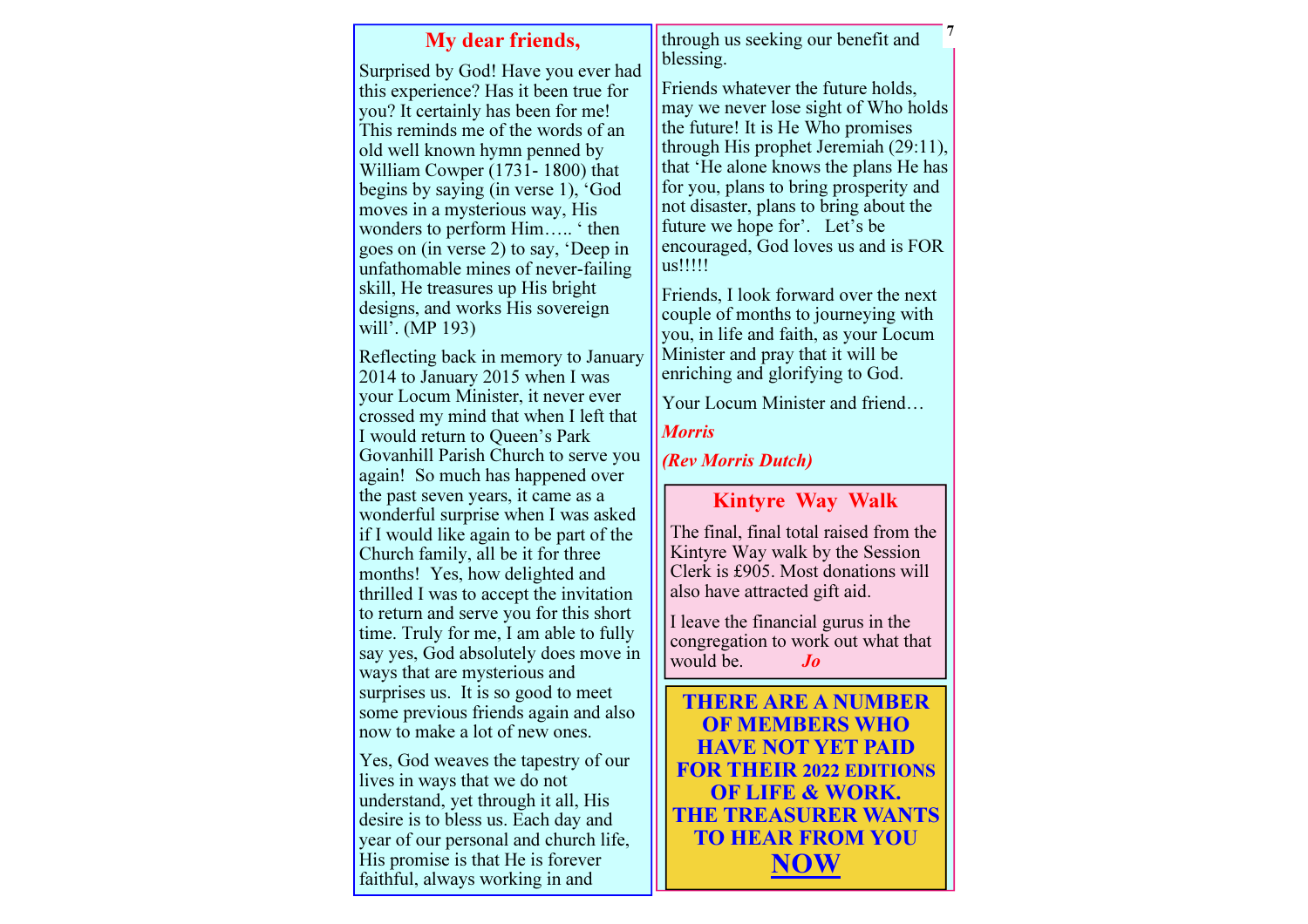| All in the month of                | the beaches of Normandy              |
|------------------------------------|--------------------------------------|
| June                               |                                      |
|                                    | 76 years ago. In 1946                |
| 203 years ago On 12th June         | Television licences were issued      |
| 1819 Charles Kingsley,             | in Britain for the first time; they  |
| clergyman and novelist was         | $\cos t \leq 2$ .                    |
| born, He is best known for his     |                                      |
| historical novels, " Westward      | 68 years ago. On 7th June            |
| Ho " and "Hereward the Wake."      | 1954 Alan Turing died. This          |
|                                    | brilliant British                    |
| 178 years ago, on 6th June         | mathematician and cryptanalyst       |
| 1844 the YMCA (Young Men's         | was one of the main code             |
| <b>Christian Association</b> ) was | breakers at Bletchley Park           |
| founded in London.                 | during World War II.                 |
|                                    | Prosecuted after the war as a        |
| 128 years ago. On 30th June        | homosexual man he may have           |
| 1894 Tower Bridge was              | taken his own life.                  |
| officially opened in presence of   |                                      |
| Queen Victoria.                    | <b>43 years ago on 7th June 1979</b> |
|                                    | the first elections to the           |
| 103 years ago. On 28th June        | European Parliament were held.       |
| 1919 the Treaty of Versailles      |                                      |
| was signed at the Paris Peace      | 42 years ago. On 18th June           |
| Conference bringing a final end    | 1980 Rhodesia ended 90 years         |
| to Word War I.                     | of minority white rule. A black      |
|                                    | majority government took             |
| 93 years ago. On 12th June         | office and the country became        |
| 1929 Anne Frank was born.          | known as Zimbabwe.                   |
| German Jewish diarist and          |                                      |
| victim of the Holocaust she died   | 23 years ago On 11th June            |
| in Belsen concentration camp.      | 1999 the war in Kosovo ended         |
|                                    | when the Federal Republic of         |
| <b>78 years ago</b> 6th June 1944  | Yugoslavia and NATO signed a         |
| was D Day when the Allies be-      | peace treaty. NATO peace             |
| gan a massive assault on Nazi      | keeping forces entered Kosovo        |
| Germany when over 150,000          | the next day.                        |
| troops gained a foothold in on     |                                      |
|                                    |                                      |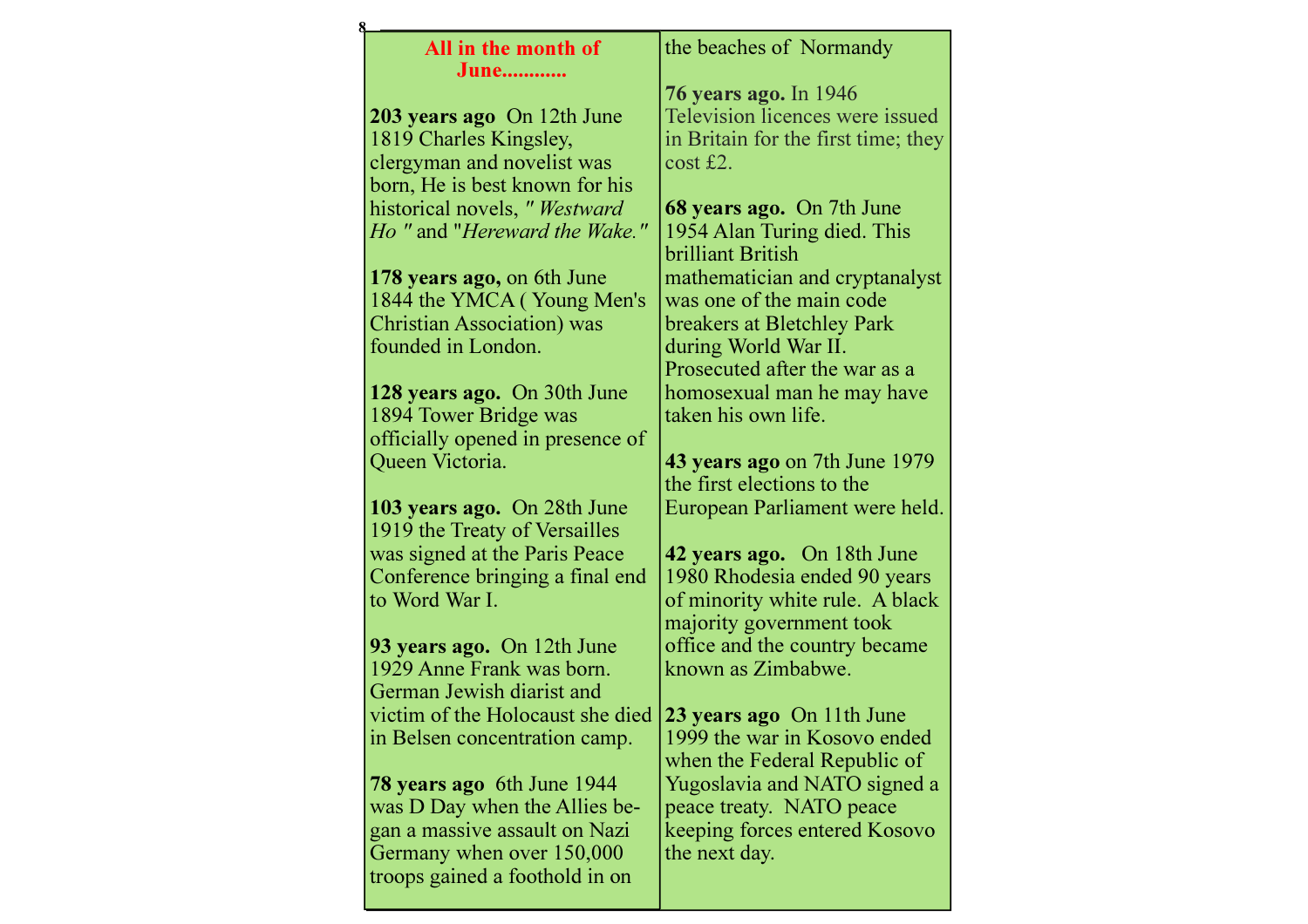# ALASTAIR **MOSS**

On 2<sup>nd</sup> May, our fellow member, friend, and senior elder Alastair Moss, died, aged 92 years,



 and we had the opportunity to give thanks for his life, celebrate the man he was, and pay tribute to his Christian service at the funeral on 13<sup>th</sup> May, and at our Sunday worship on  $15<sup>th</sup>$  May.

We gratefully acknowledge the enormous contribution that Alastair Moss made to the congregation of Queens Park Govanhill, and – before that – the congregations of Queens Park West, Strathbungo Queens Park and Queens Park.

Alastair sang in the choir until very recently (he was a faithful choir member for 74 years) and while his voice was not latterly what it had been, many will remember his exceptionally fine tenor voice contributing so fully and memorably to the choir's anthems in days past, and not least in that great anthem which was such a favourite, and which featured his tenor voice 'Seek ye the Lord'.

As a Boys' Brigade officer and Captain of the 123rd Glasgow he had a very significant influence on the lives of many, and since his death a significant number have commented on what an influence for good Alastair was in their lives.

In the Sunday School Alastair served for a time as Superintendent, and he gave so much as a faithful elder, serving in so

many different ways – including a long time as Clerk to the Congregational Board – caring so loyally for his folks, and ending up as the congregation's senior elder.

And even when active, formal duties were no longer within his easy capabilities, still he warmly welcomed any and all to the Sunday services in our congregation, and wrote letters of encouragement and comfort to so many folks.

Alastair's strong and steady Christian faith shaped his life and made him who he was. We celebrate that faith, pay tribute to his Christian character, and give thanks for his huge contribution in service to this congregation. Alastair Moss was a man whose life was lived in Christ, and a man in and through whom the light of Christ shone

As we give thanks for him, so we will remember his family in our prayers as they remember their father, father-in-law, grandfather and great grandfather. DD

# NANCY MILLER

Agnes (Nancy) Miller, formerly of 25 Queen Square has died on 13th May.

 She was a faithful member of this congregation for many years, regularly attending worship and bringing the work of The Leprosy Mission to our attention and encouraging us to donate to help victims of this disease. Her funeral will be on 15th June.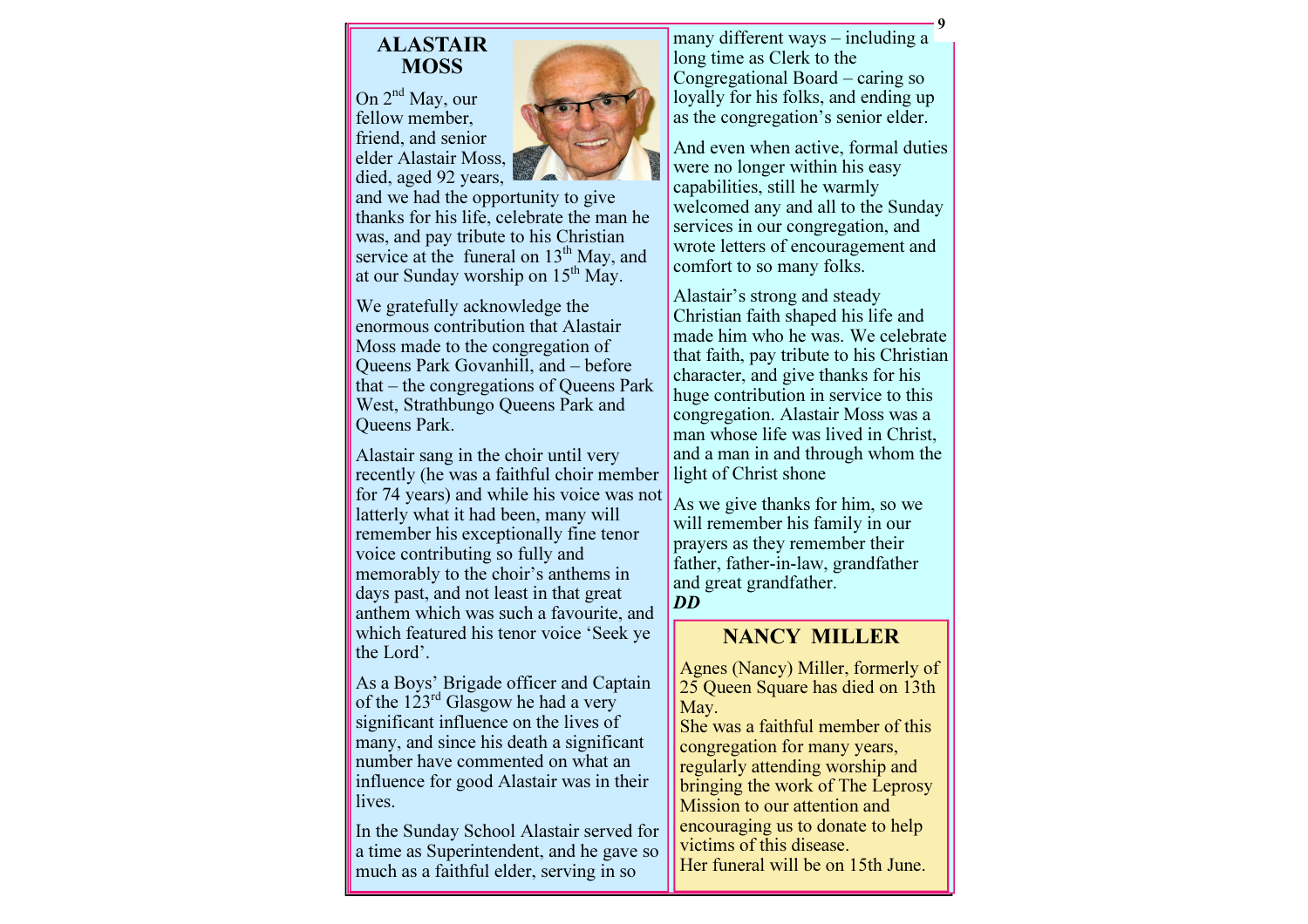| 10                        |                          |                   |                        |
|---------------------------|--------------------------|-------------------|------------------------|
| "Daily Bread" NOTES: JUNE |                          |                   |                        |
| <b>Whose reputation?</b>  |                          |                   | <b>Kingly reading</b>  |
| Wed 1                     | 2 Corinthians $1:12-2:4$ | Thur 16           | 2 Corinthians 8:16-24  |
| Thur 2                    | 2 Corinthians 2:5-11     | <b>Fri 17</b>     | 2 Corinthians 9:1-15   |
| Fri 3                     | 2 Corinthians 2:12-17    | <b>Sat 18</b>     | 2 Corinthians 10:1-6   |
| Sat 4                     | 2 Corinthians 3:1-6      | <b>Sun 19</b>     | Psalm 50               |
| Sun <sub>5</sub>          | 2 Corinthians 3:7-18     | <b>Mon 20</b>     | 2 Corinthians 10:7-18  |
| Mon 6                     | 2 Corinthians 4:1-6      | <b>Tue 21</b>     | 2 Corinthians 11:1-15  |
| Tue <sub>7</sub>          | 2 Corinthians 4:7-12     | <b>Wed 22</b>     | 2 Corinthians 11:16-33 |
| Wed 8                     | 2 Corinthians 4:13-18    | Thur 23           | 2 Corinthians 12:1-10  |
| Thur 9                    | 2 Corinthians 5:1-10     | <b>Fri 24</b>     | 2 Corinthians 12:11-21 |
| <b>Fri</b> 10             | 2 Corinthians 5:11-6:2   | <b>Sat 25</b>     | 2 Corinthians 13:1-14  |
| <b>Sat 11</b>             | 2 Corinthians 6:3-13     | Sun <sub>26</sub> | Psalm 51               |
| Sun <sub>12</sub>         | Psalm 49                 | Mon $27$          | 2 Samuel 1:1-16        |
| Mon $13$                  | 2 Corinthians $6:14-7:1$ | Tue 28            | 2 Samuel 1:17-27       |
| Tue 14                    | 2 Corinthians 7:2-16     | <b>Wed 29</b>     | 2 Samuel 2:1-17        |
| <b>Wed 15</b>             | 2 Corinthians 8 1-15     | Thur 30           | 2 Samuel 2:18-3:5      |

#### WAY IN….2 Samuel 1-9

These chapters capture the tectonic plates of Israel and Judah shifting, seen in the power struggle between the "house of Saul" and "the house of David". In just 9 chapters, there are battles, grief and mourning, dishonour and unforgiveness, flawed human kings, judgement and retribution, the holiness of God and unexpected kindness lavished on a nobody.

Some wonderful qualities in King Davis are seen but we also know he is a deeply flawed, sinful man. Even in his best moments, David is only the faintest whisper of the greater king to come - Jesus who does not seek to unify an nation but instead has won a people for God from every nation on the earth.

By James Davies (adapted)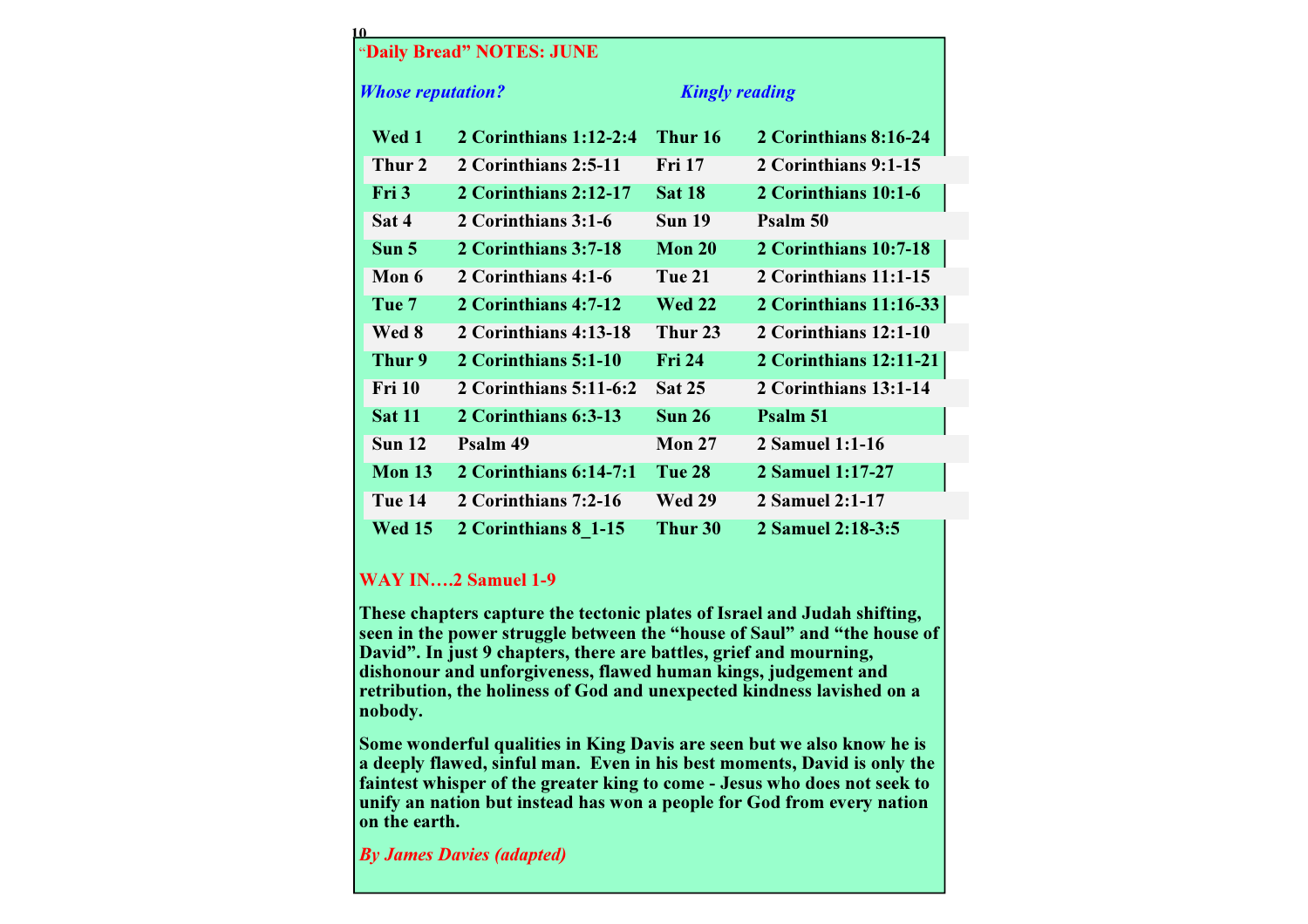#### HOW OTHER CHRISTIANS HAVE TO LIVE

#### NIGERIA

Her name was Deborah Emmanuel – a second-year Christian student of Home Economics at the Shehu Shagari College of Education in Sokoto state, Nigeria. She should have been safe from harassment and violence at an academic institution. But she wasn't.

On 12 May Ms Emmanuel was brutally beaten and stoned to death by a predominantly male mob who proceeded to Mrs Bridget Agbahime, 74, a market immolate her in a pile of tyres whilst chanting "Allahu Akbar". She was buried just two days later.

Ms Emmanuel was killed after she was falsely accused of blaspheming the Prophet Mohammed in a WhatsApp group chat in which she reportedly expressed exasperation at members posting religious articles and asked them to focus on issues relevant to course work, as it was a departmental group.

Unconfirmed reports, however, indicate that Ms Emmanuel had rejected the advances of a Muslim student, who later made the allegation against her. Some of these reports allege he is the same person who appeared in widely circulated video footage of Ms Emmanuel's murder, brandishing a box of matches whilst boasting about the killing being "good and justified."

Cases such as these below offer little hope that the two students who have thus far been arrested for their involvement in Ms Emmanuel's death will be held accountable.

\*\*\*\*\*\*\*\*\*\*\*\*\*

 16 individuals arrested in connection with the murder of 30-year-old teacher Christianah Oluwatoyin Oluwasesin in Bauchi state were eventually released

without charge. Mrs Oluwasesin, a mother of two, was stoned, stripped, beaten, stabbed to death and burned beyond recognition at Gandu Government Day Secondary School by a mob consisting of students, townsfolk and local thugs after being falsely accused of blasphemy by a student whom she caught cheating during an exam.

11

#### \*\*\*\*\*\*\*\*\*\*\*\*\*

 trader and the wife of a retired Deeper Life Church leader, was beaten to death by a mob in Kofar Wambai market in the Kano state capital following a false accusation of blasphemy. The five men arrested in connection with her murder, including the one whose falsehood incited her murder, were released unconditionally five months after being arrested.

#### \*\*\*\*\*\*\*\*\*\*\*\*\*\*

 Mrs Eunice Elisha Olawale, 42, a deaconess and assistant pastor with the Redeemed Christian Church of God (RCCG) in a satellite town of the national capital, Abuja, who left her home in the morning for street evangelism, was murdered as she passed by a mosque. Her throat was slit, she was stabbed in the stomach, and her bible was found near her body. Six men were arrested in connection with her murder, including a Muslim cleric who admitted he had ordered some young men to chase Mrs Olawale away, but denied asking them to kill her. All six were released despite this admission, and amidst claims by the Abuja Police Commissioner that there was no prima facie evidence linking them to the murder.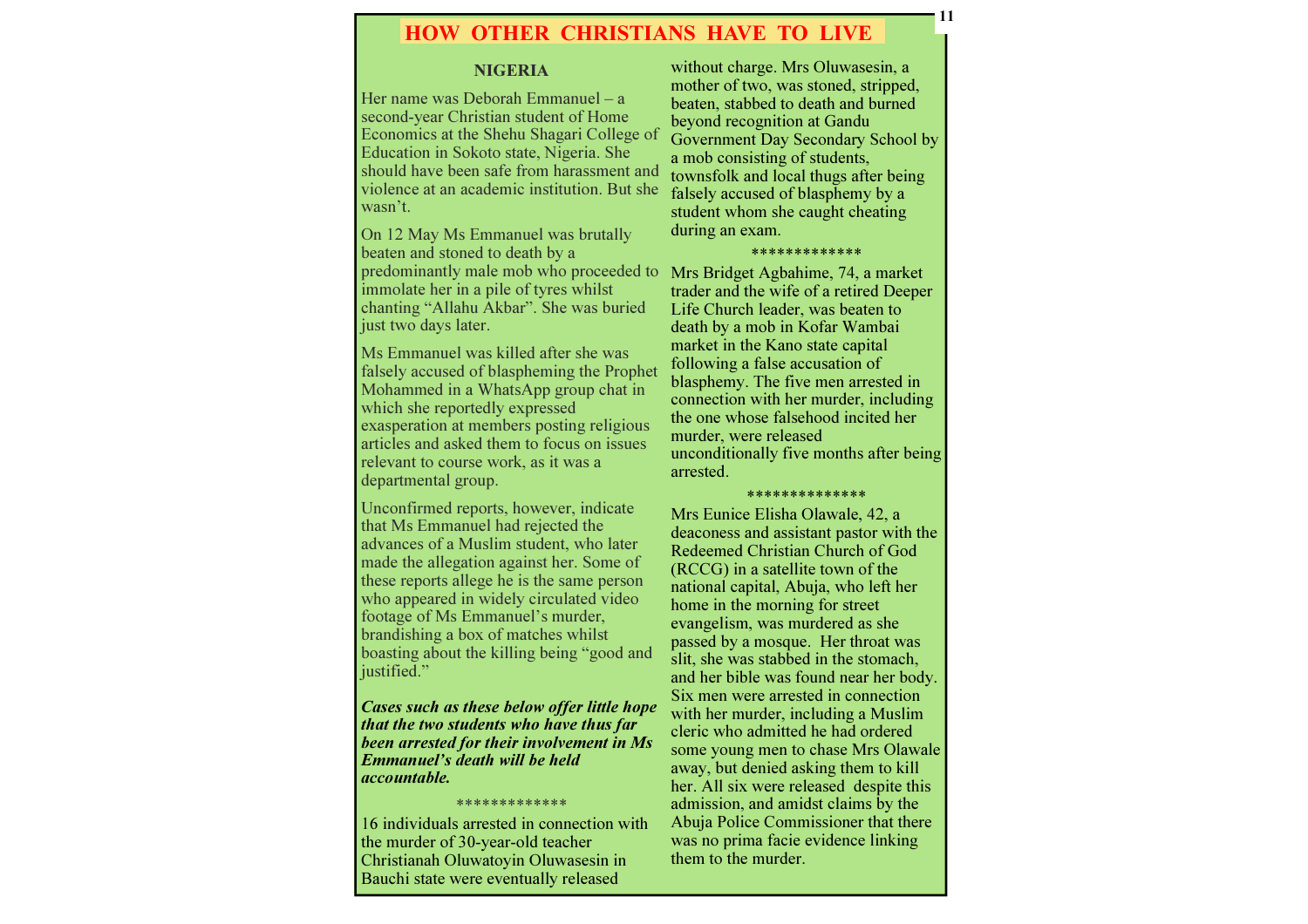### **CRECHE**

We are delighted that Creche facilities are available again on a Sunday morning and are ready to welcome any little ones to the Crèche room during the morning services.

Thanks to those taking duty and this is the rota for 3 months.

12

| <b>A.</b> Gardiner                      | <b>M. Borland</b>         | <b>F. McCall</b>        |
|-----------------------------------------|---------------------------|-------------------------|
| <b>B.</b> Roberts                       | <b>M. Coubrough</b>       | <b>F. Campbell</b>      |
| $5th$ June                              | $12^{th}$ June            | 19 <sup>th</sup> June   |
| 26 <sup>th</sup> June                   | 3rd July                  | 10 <sup>th</sup> July   |
| $\overline{17^{th}}$ July               | $24th$ July               | 31 <sup>st</sup> July   |
| $7th$ August<br>28 <sup>th</sup> August | 14 <sup>th</sup> August   | 21 <sup>st</sup> August |
|                                         | 4 <sup>th</sup> September |                         |

## CHURCH VESTIBULE /BOOKS DUTY – SUNDAY MORNINGS

Would the following members please take up duty as indicated below:-

| Date                      | Door                          | <b>Books</b>                      |
|---------------------------|-------------------------------|-----------------------------------|
| $12^{\text{th}}$ June     | Mr. Alan Watt                 | Mrs. Gill MacLean                 |
|                           | <b>Mrs. May Coubrough</b>     | <b>Mrs. Alice Neil</b>            |
| $19th$ June               | Mr. Jo Gibb                   | <b>Mrs. Margaret Brindle</b>      |
|                           | <b>Mrs. Joyce McNae</b>       | <b>Mrs. Daphne Ndlovu</b>         |
| $26th$ June               | <b>Mr. Peter Brown</b>        | <b>Mrs. Eileen McNicoll</b>       |
|                           | <b>Mrs. Betty Roberts</b>     | <b>Miss Marjory Percy</b>         |
| 3rd July                  | <b>Mr. Malcolm Leitch</b>     | <b>Miss Moira Davidson</b>        |
|                           | <b>Mrs. Annmarie Gardiner</b> | <b>Mrs. Urska Cigale Harrison</b> |
| $10^{th}$ July            | <b>Mr. Alex Comrie</b>        | <b>Mrs. Lisbeth Friel</b>         |
|                           | <b>Miss Linda Hunter</b>      | <b>Mrs. Meg Woods</b>             |
| $17th$ July               | Mr. Alan Watt                 | <b>Mrs. Jean Crawford</b>         |
|                           | <b>Miss Lexa Boyle</b>        | <b>Miss Marjory Percy</b>         |
| $24th$ July               | <b>Mr. Mark Edwards</b>       | <b>Mrs. Alice Neil</b>            |
|                           | <b>Mrs Anne Coleman</b>       | Mrs. Gill MacLean                 |
| $31st$ July               | Mr. Jo Gibb                   | <b>Mrs. Margaret Brindle</b>      |
|                           | <b>Mrs May Coubrough</b>      | <b>Miss Louise Laing</b>          |
| 7 <sup>th</sup> August    | <b>Mr. Peter Brown</b>        | <b>Mrs. Daphne Ndlovu</b>         |
|                           | <b>Mrs. Joyce McNae</b>       | <b>Mrs. Eileen McNicoll</b>       |
| 14 <sup>th</sup> August   | Mr. Malcolm Leitch            | Mrs. Urska Cigale Harrison        |
|                           | <b>Miss Linda Hunter</b>      | <b>Miss Moira Davidson</b>        |
| $21st$ August             | <b>Mr. Alex Comrie</b>        | <b>Mrs. Meg Woods</b>             |
|                           | <b>Mrs. Betty Roberts</b>     | <b>Mrs. Lisbeth Friel</b>         |
| 28 <sup>th</sup> August   | Mr. Alan Watt                 | <b>Mrs. Jean Crawford</b>         |
|                           | <b>Miss Lexa Boyle</b>        | <b>Miss Marjory Percy</b>         |
| 4 <sup>th</sup> September | Mr. Jo Gibb                   | Mrs. Alice Neil                   |
|                           | <b>Mrs. May Coubrough</b>     | Mrs. Gill MacLean                 |
|                           |                               |                                   |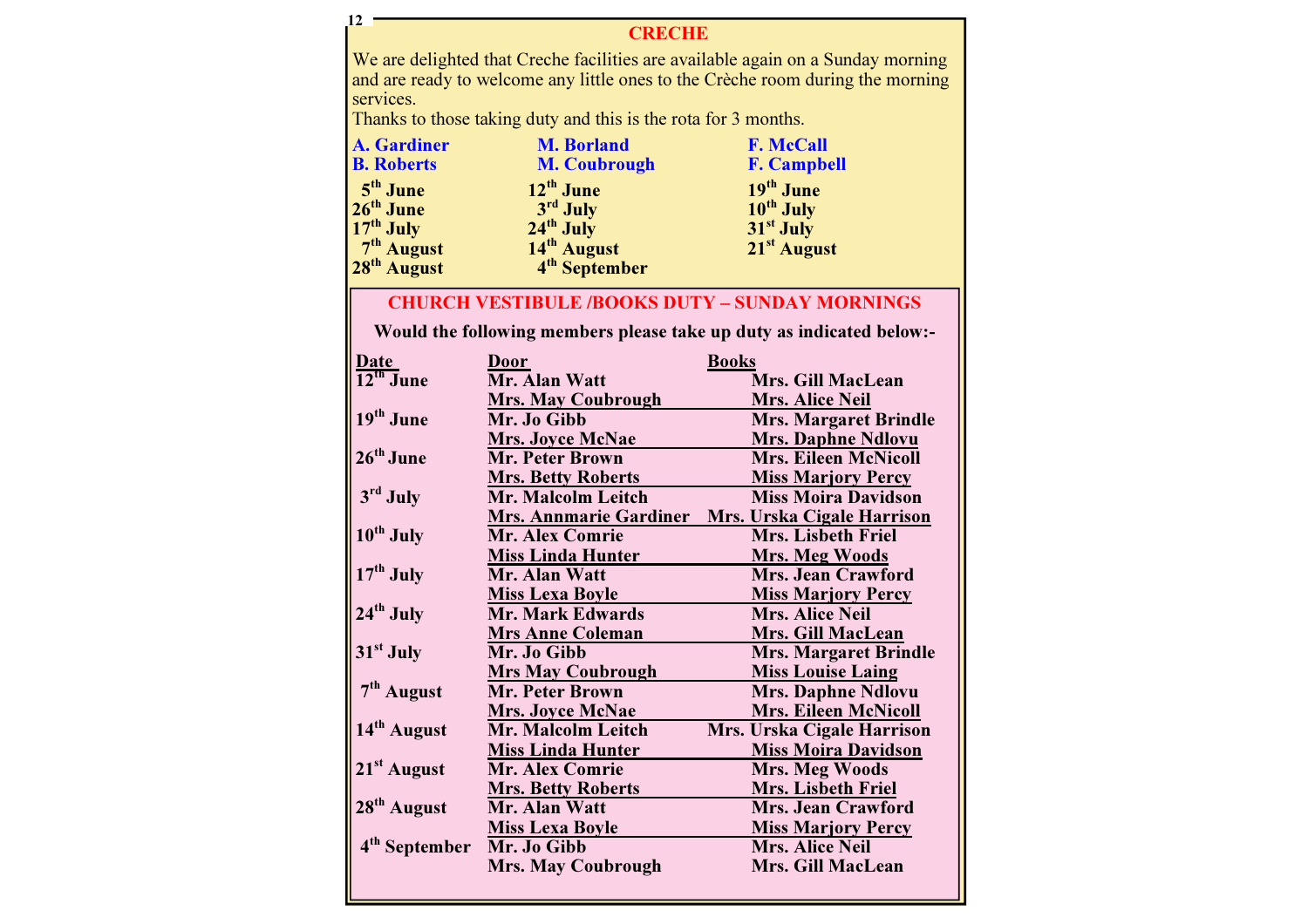# Club 170

Last month (for obvious reasons) we held our first full team meeting for some time. We continued the tradition **Alastair Moss** 

of enjoying Club 170 fayre, prior to the meeting – soup, roll and sausage, tea/coffee and especially for Nancy – Tunnock wafers! It was great to welcome back both Nancy and Josie.

The meeting was a good opportunity to share thoughts and future plans. We decided to have a meal for our visitors on Sunday 29<sup>th</sup> May to mark the  $20<sup>th</sup>$  anniversary of the Club.

We plan to have a Club 170 meal inviting previous team members over the last 20 years along with members of the congregation. This is scheduled for Sunday  $19<sup>th</sup>$  June following the morning service to which you are warmly invited.

We opened the doors in faith in 2002 and still do so today. We hope to see and serve you on  $19<sup>h</sup>$  June



The team were delighted to welcome back Leslie & Gayle Slaven all the way from Dunoon!!



We would like to thank all the members at Queen's Park Govanhill for all the wonderful messages, cards, prayers and flowers we received following the passing of our Dad. They brought great comfort to us at this very difficult time. We were also quite overwhelmed with the incredible turnout at the funeral and afterwards. It was lovely to see so many familiar faces and have the opportunity to share some happy stories and memories of our Dad with you all. It is very humbling to know how highly respected our Dad was within his Church family and that he will be long remembered there.

Our thanks and prayers go to you all

With much love Edith, Kenneth, Alan, Aileen and families.

A huge "thank you" to everyone who helped me celebrate my special birthday weekend. The cards. Gifts, flowers, cakes and surprises were all much appreciated and saying "thank you" doesn't really seem enough.

Moira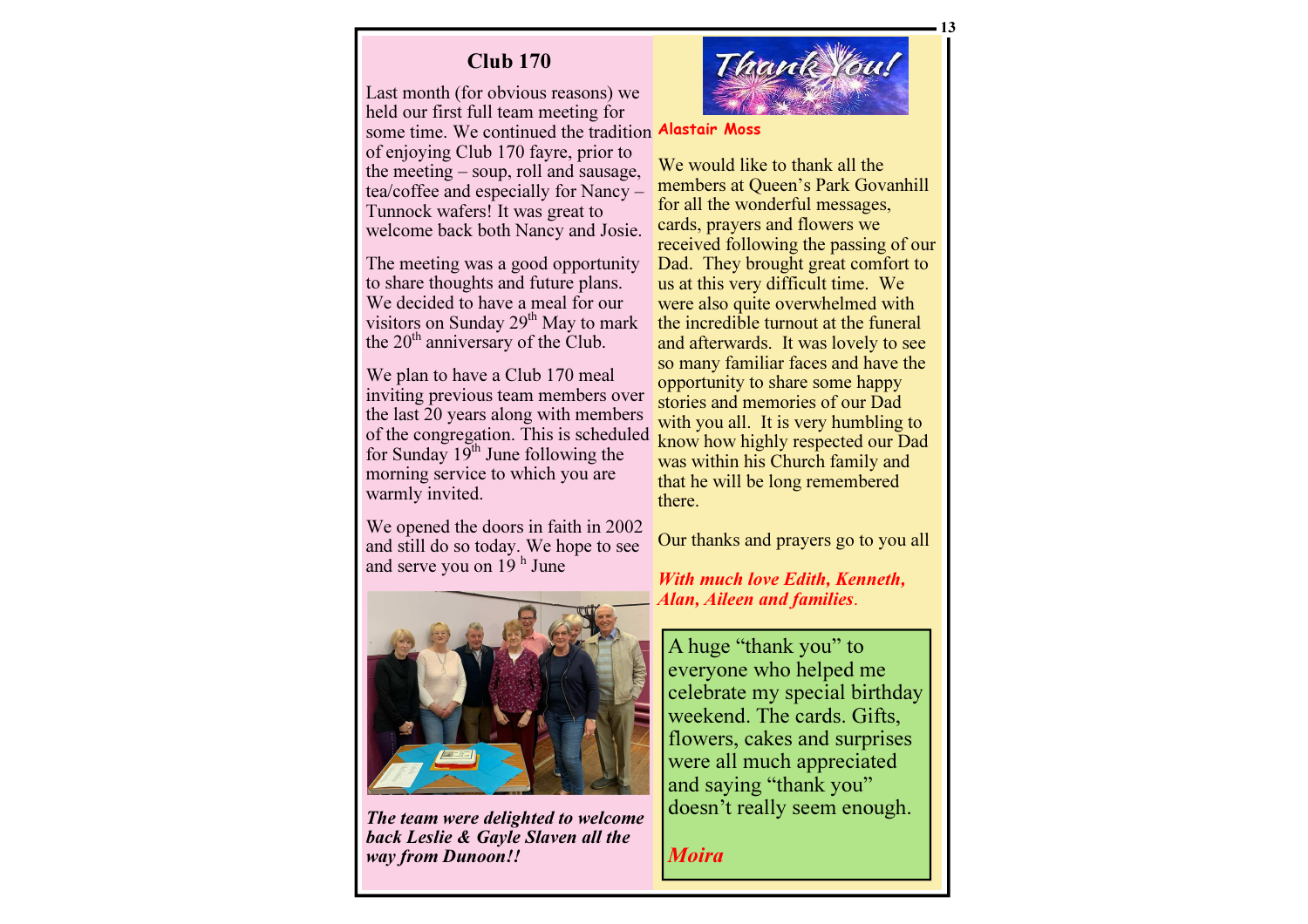# 14

# JUNE 2022

#### 'We are all one'

The Very Rev Albert Bogle reflects on the Pentecost message amid a war on the fringes of eastern Europe.

# General Assembly 2022

Thomas Baldwin considers the reports to this year's General Assembly of the Church of Scotland.

# 'We need to stay united'

Jackie Macadam meets Lord Hodge, Lord High Commissioner to the 2022 General Assembly who describes his faith and deep connection to the Church of Scotland



# Marks of Mission: Caring for creation

In the final part of the series considering the Marks of Mission, Thomas Baldwin considers the fifth: to care for creation.

# 'God protects us'

In his series looking at the Lord's Prayer, David Searle considers the words 'Deliver us from evil'.

## Service and duty

The Very Rev Dr John Chalmers pays tribute to the Queen in the month of her Platinum Jubilee.

All this, and reviews, crosswords, youth column, bible study, church registers and much more. News from the church – national and world wide.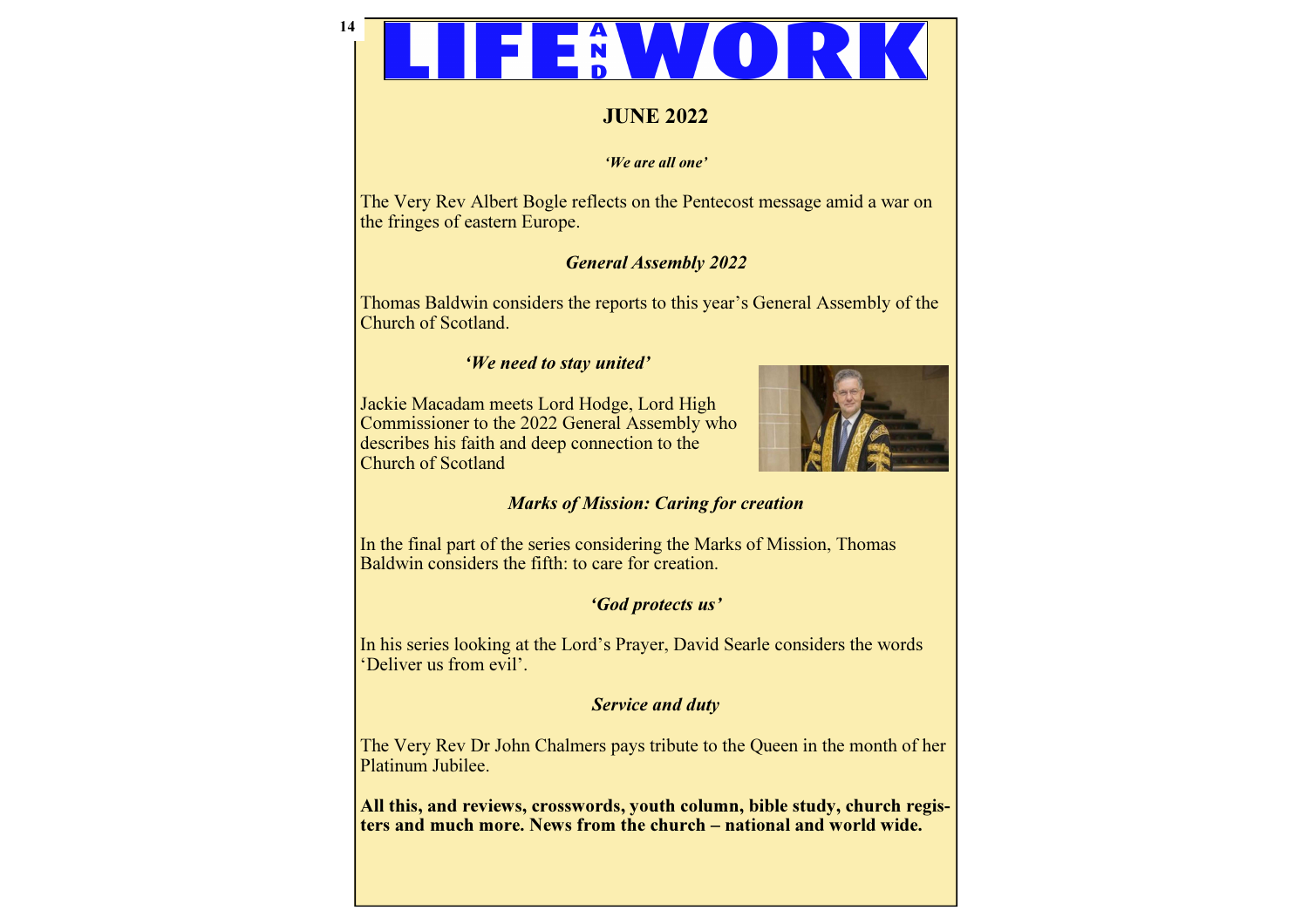## **INTIMATIONS**

- 1. Cases of illness or urgent pastoral need should be intimated without delay to the Minister.
- 2. Any person who would like to become a communicant member of the church should speak to the Minister.
- 3. The final date for submitting articles for the SeptemberMagazine is Sunday 28th August.

#### TREASURER'S REPORT TO 29TH MAY 2022



| <b>Open Plate</b>                    | Æ. | 145        |
|--------------------------------------|----|------------|
| <b>Freewill Offerings</b>            |    | 3,849      |
| <b>Gift Aid Freewill Offerings</b>   |    | £ 22,215   |
| <b>Total</b>                         |    | £ $26,209$ |
| <b>Average per Sunday (22 weeks)</b> |    | 1,191      |

## OTHER INCOME IN MAY

| <b>Donation for Baptism</b> | £250 |
|-----------------------------|------|
| <b>Donation for Ukraine</b> | £10  |

M. Borland, Treasurer

Church Bank Account Bank of Scotland, Victoria Rd 80 - 15 - 59 00404900



| <b>GENERAL FABRIC FUND</b> |           |
|----------------------------|-----------|
| Balance at 1/1/22          | £13,162   |
| Income                     | £ 2,023   |
|                            | £15,185   |
| Expenditure                | £ 5,987   |
| Balance at 29/5/22         | £ $9,198$ |
|                            |           |